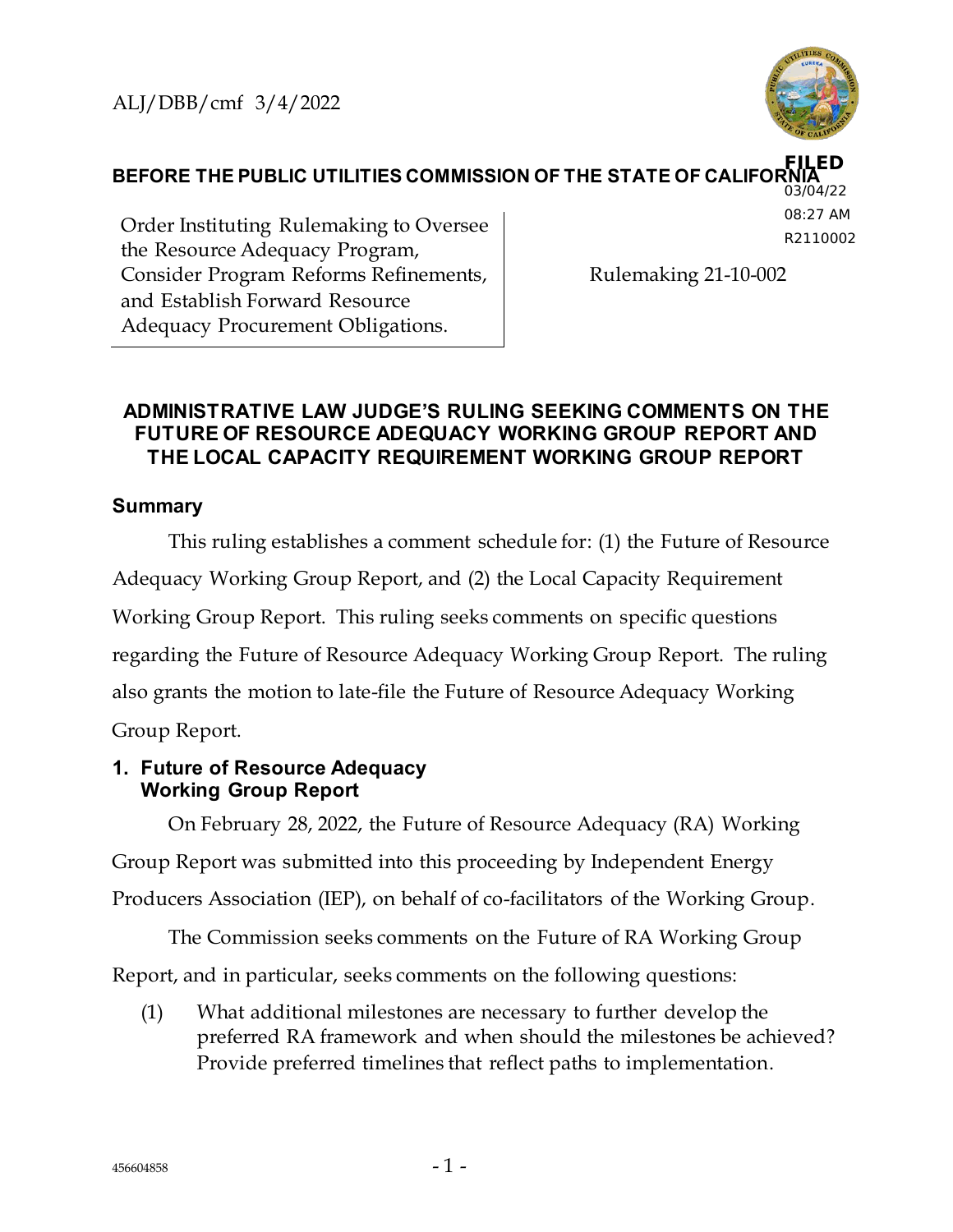- a. Please comment on the feasibility of the milestones/timeline and whether a phased-in implementation timeline or test year prior to full implementation is necessary.
- (2) In light of Energy Division's loss of load expectation (LOLE) and Effective Load Carrying Capability (ELCC) study, has your party position (as documented in the Future of RA Working Group Report) changed? If yes, please explain why.

Opening comments on the Future of RA Working Group Report shall be filed by March 24, 2022. Reply comments shall be filed by March 31, 2022. In addition, on March 1, 2022, IEP filed a motion for leave to late-file the Future of RA Working Group Report. The motion is hereby granted.

### **2. Local Capacity Requirement Working Group Report**

On February 28, 2022, California Community Choice Association and Pacific Gas and Electric Company, jointly as co-leads, submitted the Local Capacity Requirement (LCR) Working Group Report into this proceeding.

Opening comments on the LCR Working Group Report shall be filed by March 14, 2022. Reply comments shall be filed by March 22, 2022. Parties may combine comments on the LCR Working Group Report with any comments on Energy Division's LOLE study or the California Energy Commission's Qualifying Capacity of Supply-Side Demand Response Working Group Report.

# **IT IS RULED** that:

1. Opening comments on the Future of Resource Adequacy Working Group Report are due by March 24, 2022. Reply comments are due by March 31, 2022.

2. Opening comments on the Local Capacity Requirement Working Group Report are due by March 14, 2022. Reply comments are due by March 22, 2022.